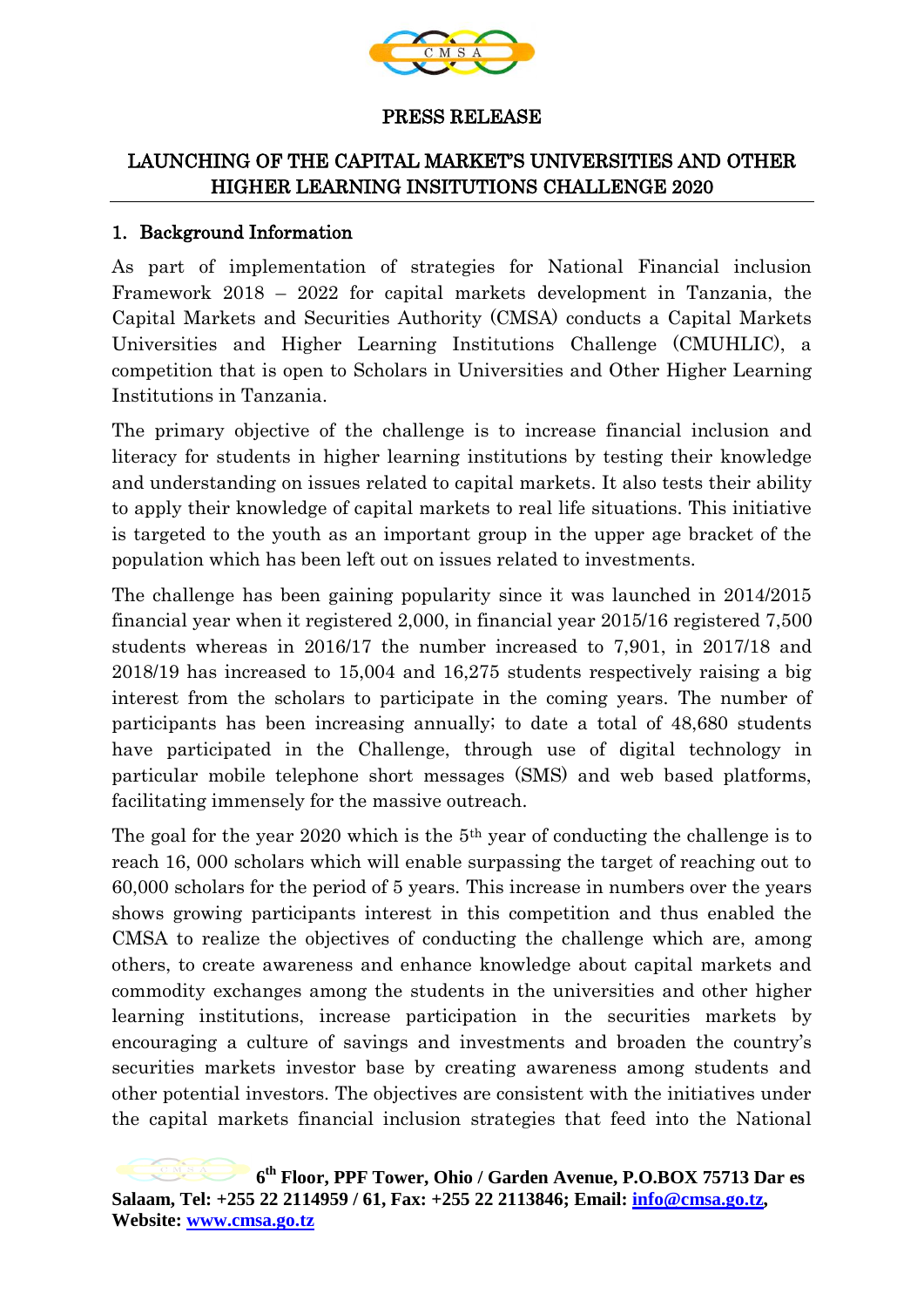Financial Inclusion Framework II 2018 – 2022 (NFIF II).

CMSA is launching the University Challenge awareness program for 2020 to inculcate financial and capital markets literacy amongst Scholars in universities and other higher learning institutions, through quiz and essay competition.

The experience from the past year's participation has registered increased interest and awareness of capital markets to the Scholars of higher learning institutions. The top winners of the competition have demonstrated notable competence in aspects of capital markets, self-confidence and exposure that has enabled them secure employment opportunities in different institutions including top consulting and advisory firms who are also active stakeholders in the capital markets industry.

Capitalizing on the knowledge imparted on the students who are participating in the challenge, part of the prizes for the winners of the university challenge is used to invest in the capital markets. The target is to turn all participating students in the challenge into real investors in the capital markets and inculcate savings and investment culture which will enable them create self-employment among other benefits.

CMSA plans to roll out awareness program to other groupings including women groups as a way of preparing future leaders and investors on the opportunities and benefits of participating in the capital markets. In addition, participation in crowd pulling events, exhibitions, preparation of television and radio programs targeting general public and organization of various seminars, workshops and office to office talks targeting specific user groups will remain among priority activities to enable CMSA attain the set target for increased capital markets inclusion under the national financial inclusion framework for 2018 -2022.

# 2. What is Capital Markets Universities and Higher Learning Institutions Challenge

The Capital Markets Universities and Higher Learning Institutions Challenge is a competition that is being run by the Capital Markets and Securities Authority (CMSA). The CMSA is a Government agency which is responsible for among others developing and regulating the capital markets in Tanzania. The Challenge is an inter university competition that is open to undergraduate students in universities and other higher learning institutions in Tanzania Mainland and Zanzibar.

The focus of the challenge is primarily on testing the knowledge and understanding of issues related to capital markets. It also tests the ability of students to apply their knowledge on capital markets to real life situations. The challenge leverages on the use of Information Communication Technology (ICT) including mobile phone and has been designed to be informative and entertaining.

**<sup>6</sup> th Floor, PPF Tower, Ohio / Garden Avenue, P.O.BOX 75713 Dar es Salaam, Tel: +255 22 2114959 / 61, Fax: +255 22 2113846; Email: [info@cmsa.go.tz,](mailto:info@cmsa.go.tz) Website: [www.cmsa.go.tz](http://www.cmsa.go.tz/)**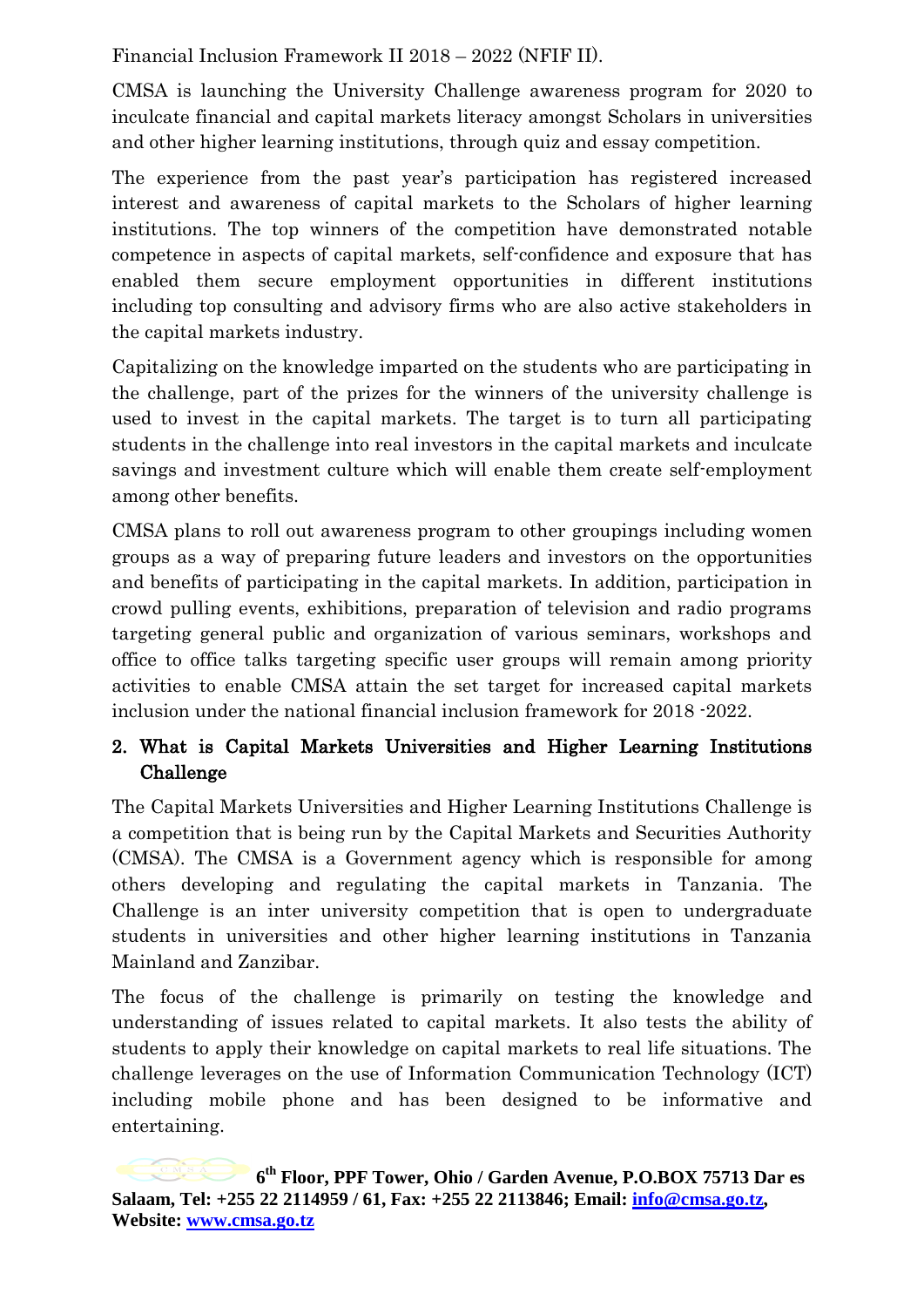# 3. LAUNCHING OF THE CAPITAL MARKETS UNIVERSITY CHALLENGE 2020

This is to inform the general public and students in Universities and other Higher Learning Institutions in Tanzania that the CMSA has launched the Capital Markets Universities and Higher Learning Students' Challenge for 2020.

# Objectives of the Capital Markets University Challenge

- To create awareness and enhance knowledge about capital markets and commodity exchanges among the students in the universities and other higher learning institutions;
- To increase participation in the securities markets by encouraging a culture of savings and investments;
- To broaden the country's securities markets investor base by creating awareness among students and other potential investors;
- To leverage on technology in reaching out to students in universities and other higher learning institutions countrywide using technology including mobile phone which has proven to be an effective medium of communication.

# Categories of Capital Markets University Challenge

# i) Capital Markets Quiz Challenge:

Involves a set of 100 multiple choice questions to be attempted from 4th August to 31st October 2020.

- Eligible students can participate by responding to the questions that will be provided by sending an SMS with a word "Challenge" to 0766 046 046 from any mobile phone network or on Web portal link for students: [https://challenge.cmsa.go.tz](https://challenge.cmsa.go.tz/)
- The more questions one responds to, the higher the chances of winning prizes.
- The winners will be those participants with the highest scores in the categories of female and male students.

# ii) Essay Competition

# Write an essay on the topic titled "Discuss opportunities and benefits of investing in the capital markets by giving practical examples"

The essay should be typed not more than 4 pages, Times New Roman, font size 12, 1.5 spacing and containing a maximum of 1,500 words.

 Ensure that your submission contains your names as they appear on your student identity card, your telephone number and email address,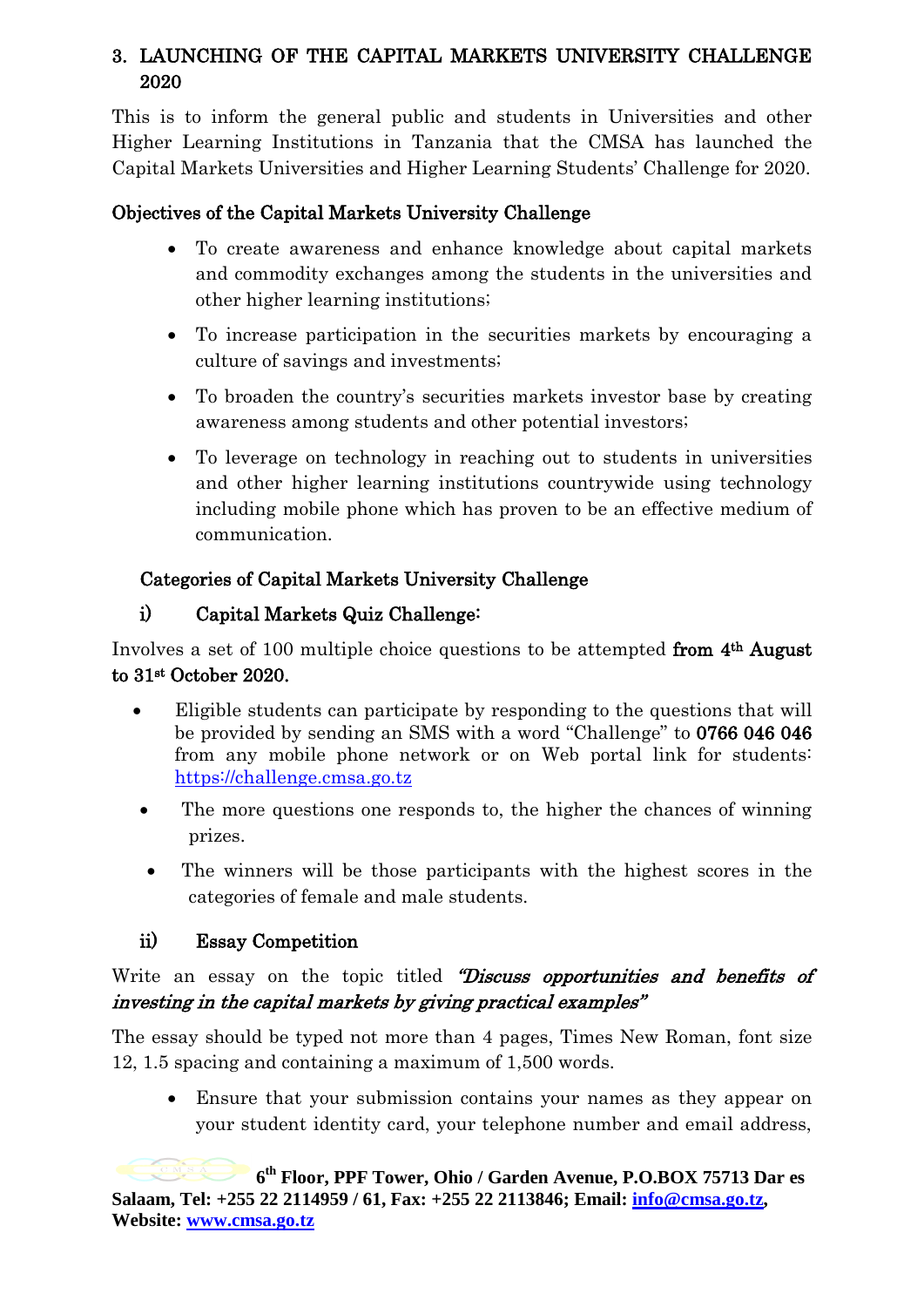your field and year of study saved in MS Word 2001 – 2010 format file and send it to *[challenge@cmsa.go.tz.](mailto:challenge@cmsa.go.tz)* On the email subject heading write: CMSA 2020 Challenge: your first name, surname, and name of your institution.

 For enquiries relating to the challenge please send it to the email: [info@cmsa.go.tz](mailto:info@cmsa.go.tz) 

### Attractive Prizes for the University Challenge 2020

- The overall winners in the categories of Quiz and Essay Competitions will receive TZS 1,800,000 each;
- The overall first runners-up in both categories will receive TZS 1,400,000 each;
- The overall second runners-up in both categories will receive TZS 800,000 each;
- The overall third runners-up in both categories will receive TZS 400,000 each;
- Consolation prize for the rest of the top ten winners of TZS 200,000 each
- The best female and male students, in both categories of the competitions from the best 3 universities making a total of 12 students, will be awarded a fully paid one week study visit. and;
- Certificates of recognition, polo shirts and caps branded with CMSA logo to the finalists of the competition;

### Terms and Conditions

- i) The competition is open to students in universities and other higher learning institutions in Tanzania mainland and Zanzibar. However, the participating students should neither be employees nor relatives of staff of the Capital Markets and Securities Authority (CMSA), the Dar es Salaam Stock Exchange (DSE) or Intermediaries Licensed by CMSA.
- ii) Participation for the Quiz Competition must be via a mobile phone and by subscribers who have been duly registered in Tanzania and who must register for the competition using the said mobile phone;
- iii) The Competition will run from  $4<sup>th</sup>$  August to  $31<sup>st</sup>$  October 2020.
- iv) The CMSA reserves the right to disqualify any participant or withdraw any prize awarded to such participants for tampering with the process including, but not limited to: Canvasing or submitting an entry which is not in accordance with the terms and conditions of the competition;